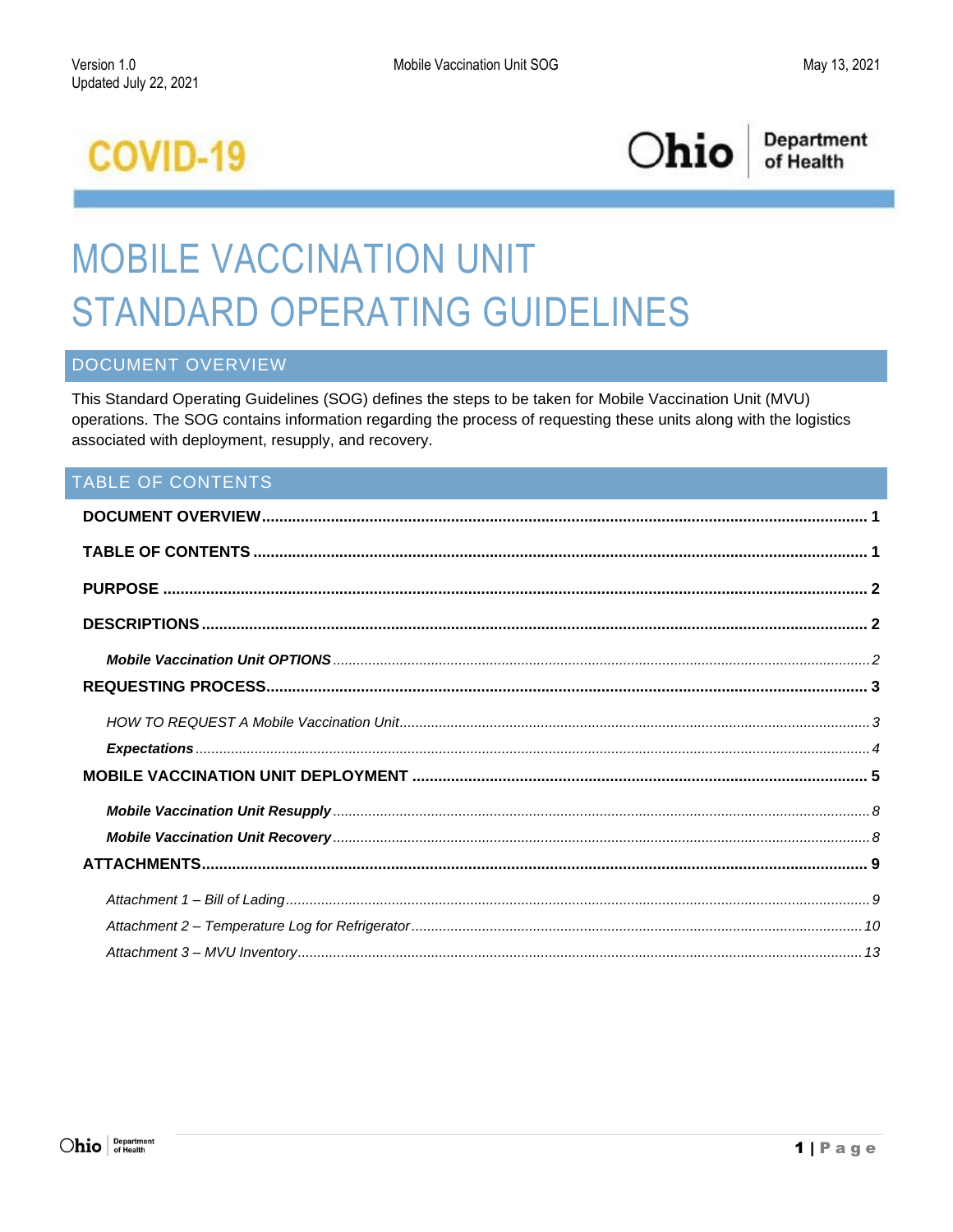# <span id="page-1-0"></span>PURPOSE

MVUs are intended to help serve communities of high social vulnerability and low vaccine uptake. MVUs have the capability of meeting the needs of the population in hard to reach communities in collaboration with community partners.

# <span id="page-1-2"></span><span id="page-1-1"></span>**DESCRIPTIONS**

# MOBILE VACCINATION UNIT OPTIONS

#### VENDOR-STAFFED MVU OPTION

- The vendor-staffed MVUs are contracted through the Ohio Department of Health (ODH) and provide a turnkey option. These units are ready-to-go, full-package solutions that are easily deployed for vaccination efforts.
- Each unit can administer 250 doses of vaccine per day.
- These units can scale up beyond 250 doses per day to meet the needs of the population.
- These units are versatile and can be utilized for walk-in or drive-thru clinics.
- These units may be requested by any enrolled COVID-19 vaccine provider. That provider will be designated as the supervising entity for vaccinations and vaccine management. The vendor identified by ODH will provide licensed personnel to vaccinate individuals following the guidance from the enrolled vaccine provider. Units are fully staffed with vaccinators, administrative personnel, and security through the vendor. All supplies needed to operate a clinic are provided by the vendor except the vaccine and ancillary kits, which will be provided by the supervising provider and ODH.
- MVUs are equipped with proper vaccine storage units, including refrigeration and freezer units. They also include continuous temperature monitoring devices.
- Vaccination services can be administered by the vendor up to eight hours a day, seven days a week.
- Each mobile vaccination site will be set up and torn down by the vendor each day to ensure proper security of assets. Any unused vaccine must be returned to the supervising provider after each clinic. Vaccine transportation will be coordinated between the vendor and supervising provider.

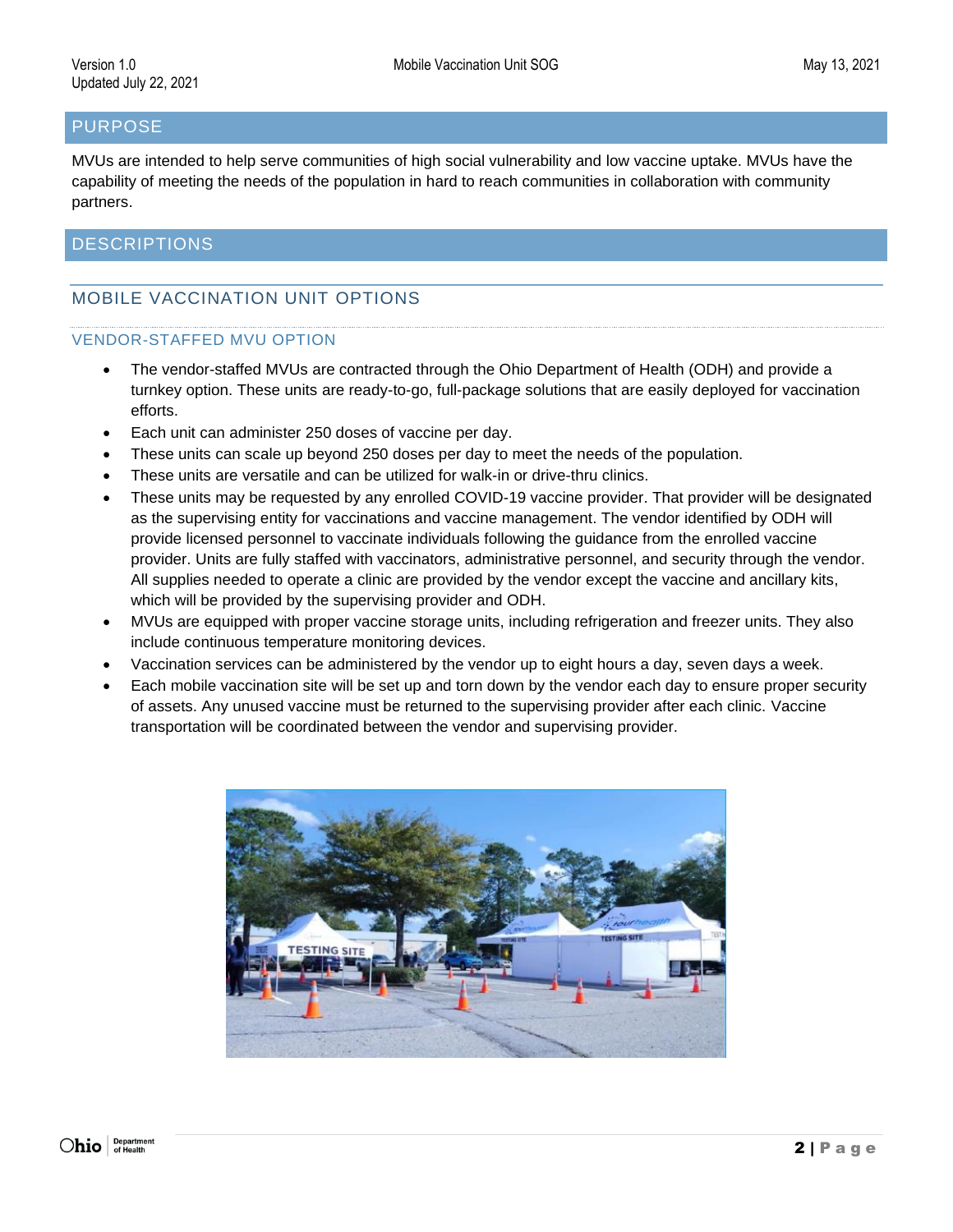# NON-STAFFED MVU OPTION – EQUIPMENT AND SUPPLIES PROVIDED

- The non-staffed MVUs are leased by ODH through an Ohio vendor and are managed by the ODH Receipt, Store, and Stage (RSS) Warehouse.
- Each unit can administer up to 250 doses of vaccine per day.
- The ODH RSS Warehouse supplies all necessary equipment and supplies (including computers, ancillary kits, medical waste containers, adhesive bandages, etc.) for the units (see Attachment 1).
- These units may be requested by any enrolled vaccine provider. That provider will be designated as the supervising entity for vaccine and vaccine management. *As these units do not include staff, providers must establish a staffing plan to operate these units.*
- Cold-storage units (including one medical freezer, one medical refrigerator, and one convenience refrigerator) and a backup generator are supplied on each MVU.
- Temperatures will be recorded manually twice daily on each of the vaccine refrigerators or freezers.



# <span id="page-2-1"></span><span id="page-2-0"></span>REQUESTING PROCESS

# HOW TO REQUEST A MOBILE VACCINATION UNIT

Please follow the steps below to request a MVU.

- 1. The provider must be an enrolled vaccine provider in Ohio and utilize the Ohio Vaccine Management Solution (VMS) website. The provider must complete an additional Section B form in OH|ID as a mobile vaccination site (i.e. Mobile Unit) prior to requesting an MVU. Providers are responsible for storage, handling, and administration of vaccine, according to ODH policy. Providers are responsible for ensuring the [Centers for](https://www.cdc.gov/vaccines/pubs/pinkbook/strat.html)  [Disease Control and Prevention's vaccination best practices](https://www.cdc.gov/vaccines/pubs/pinkbook/strat.html) are followed, including [storage, handling,](https://www.cdc.gov/vaccines/covid-19/info-by-product/index.html)  [movement, and administration](https://www.cdc.gov/vaccines/covid-19/info-by-product/index.html) by product. In the event of a temperature excursion, the provider must contact the ODH COVID-19 Vaccine Provider Call Center at 1-844-963-4829.
	- a. **Facilities who are interested in enrolling in the COVID-19 Vaccination Program can**:
		- i. Visit the OHID webpage: [https://ohid.ohio.gov.](https://ohid.ohio.gov/)
		- ii. Log-in using provider OHID or create a new account.
		- iii. Request access to the Vaccination Program (COVID-19) application.
		- iv. Complete, sign, and submit all required forms electronically through the application.

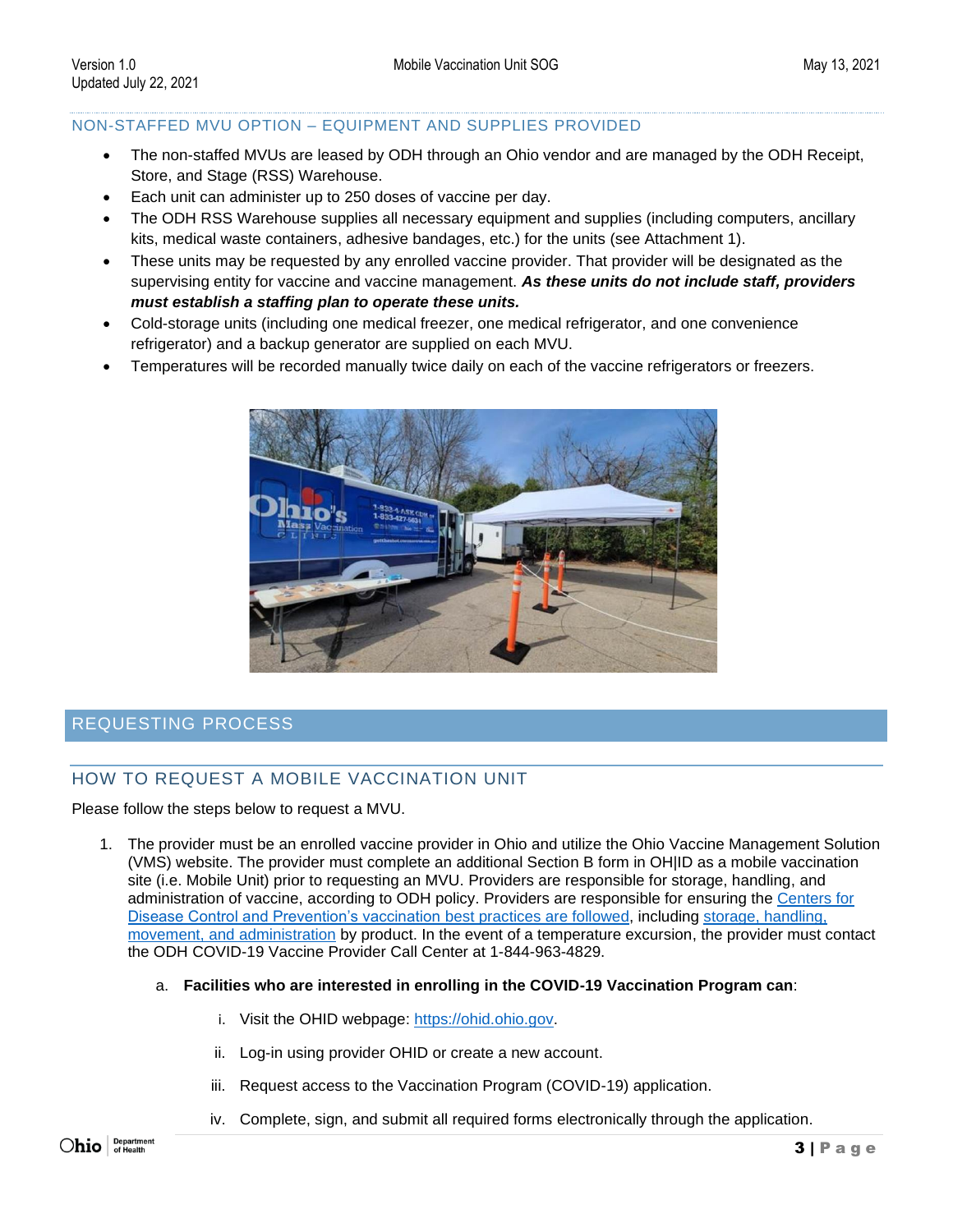1. Please note if the provider has previously enrolled with the program and is submitting an application for use of the MVU, the provider will only need to complete a Section B under their original application. The provider can do this by selecting Section B in the application, finding "Organization Name-TDDD" and entering the information regarding the MVU.

A regional coordinator will connect to the Bureau of Infectious Diseases (BID) via [covidvaccine@odh.ohio.gov](mailto:covidvaccine@odh.ohio.gov) to confirm that the location is to be added to VMS account.

- 2. To initiate the request process, the provider must complete the following survey: <https://www.surveymonkey.com/r/ODHMVURequest>
- 3. If approved, a regional coordinator will contact the provider POC for arrangements for pickup of MVU and next steps.
- 4. Depending on availability and schedule, ODH may utilize one unit for multiple locations.

# <span id="page-3-0"></span>EXPECTATIONS OF UNIT USE

# PROVIDER/REQUESTING ENTITY

- The provider/requesting entity must provide a schedule of clinics two weeks prior to the first scheduled clinic in which the MVU will be used.
	- $\circ$  If additional clinics are requested to be added to the schedule, those clinics must be approved by the ODH Equity Team at least one week before the proposed clinic date.
- All vaccine for the proposed clinics must be provided by the authorized provider and should not be transferred from or to another provider.
- The provider must utilize the VMS or another ImpactSIIS compatible system to schedule appointments and report information using the newly created mobile clinic facility ID.
- If not using VMS, the provider must ensure the vaccinations administered at the mobile unit are tied to the newly created mobile clinic facility ID.
- Once the provider receives the new facility ID through the Section B form, the provider must ensure that vaccination administration data is reported via the proper facility ID into ImpactSIIS.
- The provider must provide a licensed driver to mobilize the unit throughout the duration of the deployment. A CDL is not required to operate the unit.
- The provider must arrange for pick up and return of the MVU to and from the ODH RSS Warehouse or transferring to another provider.
- Prior to obtaining the MVU, the provider must watch the instruction video on the mechanics of properly operating the vehicle.
- The provider must sign the Bill of Lading (BOL) (see Attachment 1) upon receipt of the vehicle and return to the ODH RSS Warehouse.
- **Liability for damages resulting from unauthorized use of the vehicle are the responsibility of the provider.** The provider must notify ODH of any damages during deployment.
- The provider must identify an address of a secure location for the MVU when not in use.
- The provider must ensure the MVU is completely fueled using the provided ODH fuel card before returning the unit to the ODH RSS Warehouse or transferring to another provider. All fuel receipts must be provided to ODH upon return of the unit.
- The provider must store the supplied vaccine and EpiPens in accordance with the manufacturer's specifications inside a secure building, providing proper cold chain management and temperature control. The provider must log temperature of the refrigeration units twice daily and retain temperature logs (see Attachment 2).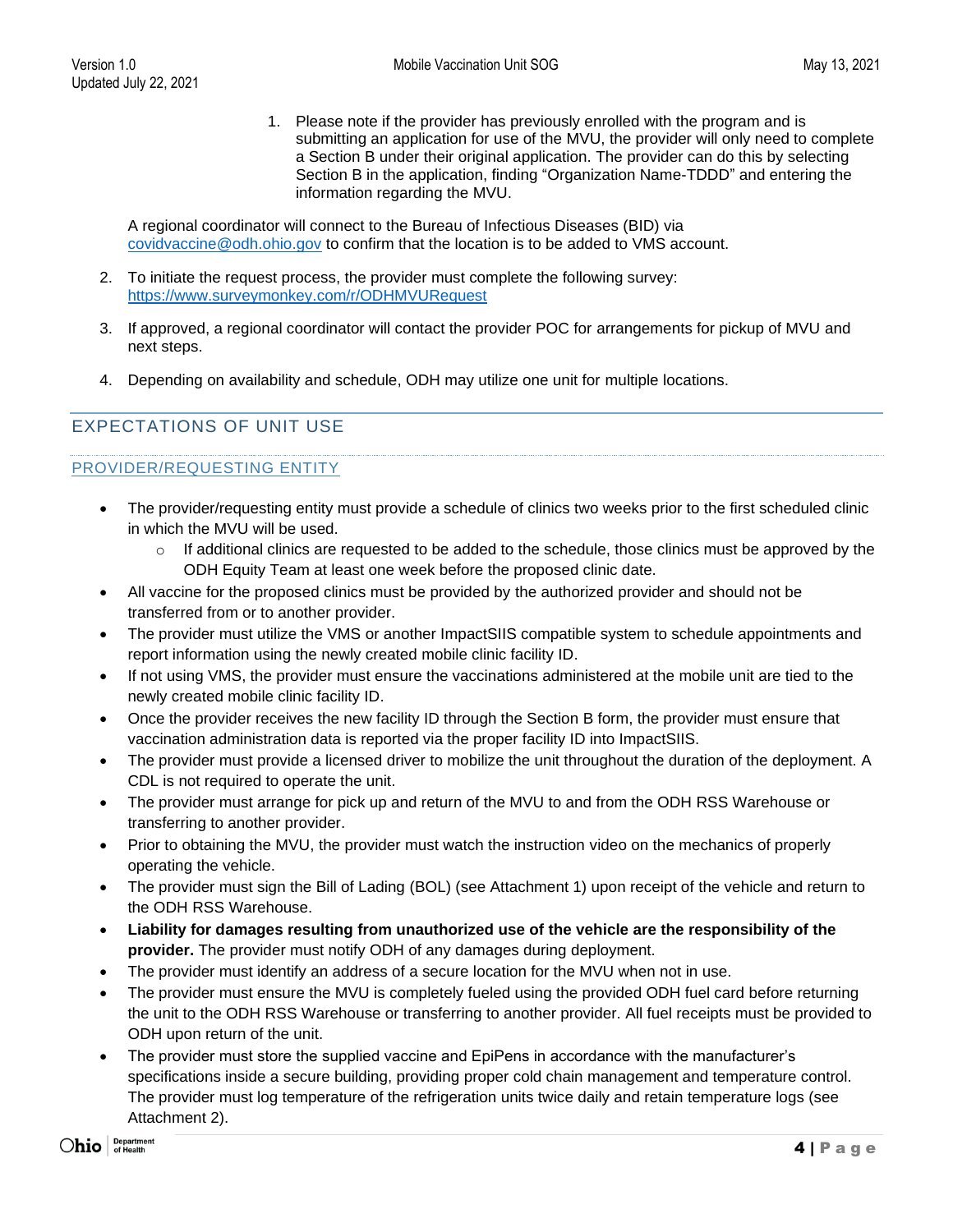- The provider must dispose of all trash and biohazardous materials, including empty vials of vaccine, diluent, and infectious waste prior to returning the unit to the ODH RSS Warehouse or transferring to another provider.
- The requesting agency will be responsible for advertising the event and engaging community partners to promote vaccination and attendance.
- The requesting agency will need to provide signs for the units including registration, vaccination, and general vaccination event signage.

#### OHIO DEPARTMENT OF HEALTH

- ODH must ensure the MVU is completely fueled and the ODH fuel card is provided before deployment to a provider.
- ODH will train the provider on fuel card use and location of vehicle documentation.
- Should an accident occur, refer to roadside assistance information located inside of the unit.
- If maintenance of the vehicle is required during deployment, ODH must arrange for the repair of the MVU. The provider must coordinate with ODH for scheduling maintenance.

# <span id="page-4-0"></span>MOBILE VACCINATION UNIT DEPLOYMENT

#### BILL OF LADING AND MEMORANDUM OF USE AGREEMENT DOCUMENT

The BOL from the inventory management and tracking system (IMATS) will be prepared to accompany the MVU to the requesting entity no matter how the MVU is delivered.

#### **Chain of Custody**

The BOL will function as a Chain of Custody document.

#### **Entity acknowledgment**

The receiving entity will acknowledge receipt of the requested MVU(s) by signatures on the *Bill of Lading* (see Attachment 1).

Signed copies of the *BOL* will be returned to the ODH RSS Warehouse for record-keeping purposes.

If a signed *BOL* is not returned to the ODH RSS Warehouse, an ODH RSS responder will contact the WebEOC mission POC at the requesting entity to obtain a signed copy of the *BOL.*

#### **Information about the state's shipping insurance [both to and from the requesting provider(s)]**

- The state's property insurance will provide coverage for state-owned property while in transit (both ways).
- The limit per occurrence for property in transit is \$25,000,000.
- The deductible per occurrence is \$10,000.
- Should a loss occur, the Department of Administrative Services (DAS) would file a claim under the property insurance for any amount over the \$10,000 deductible. The carrier will determine if there is any avenue of recovery from the common carrier or the hospital.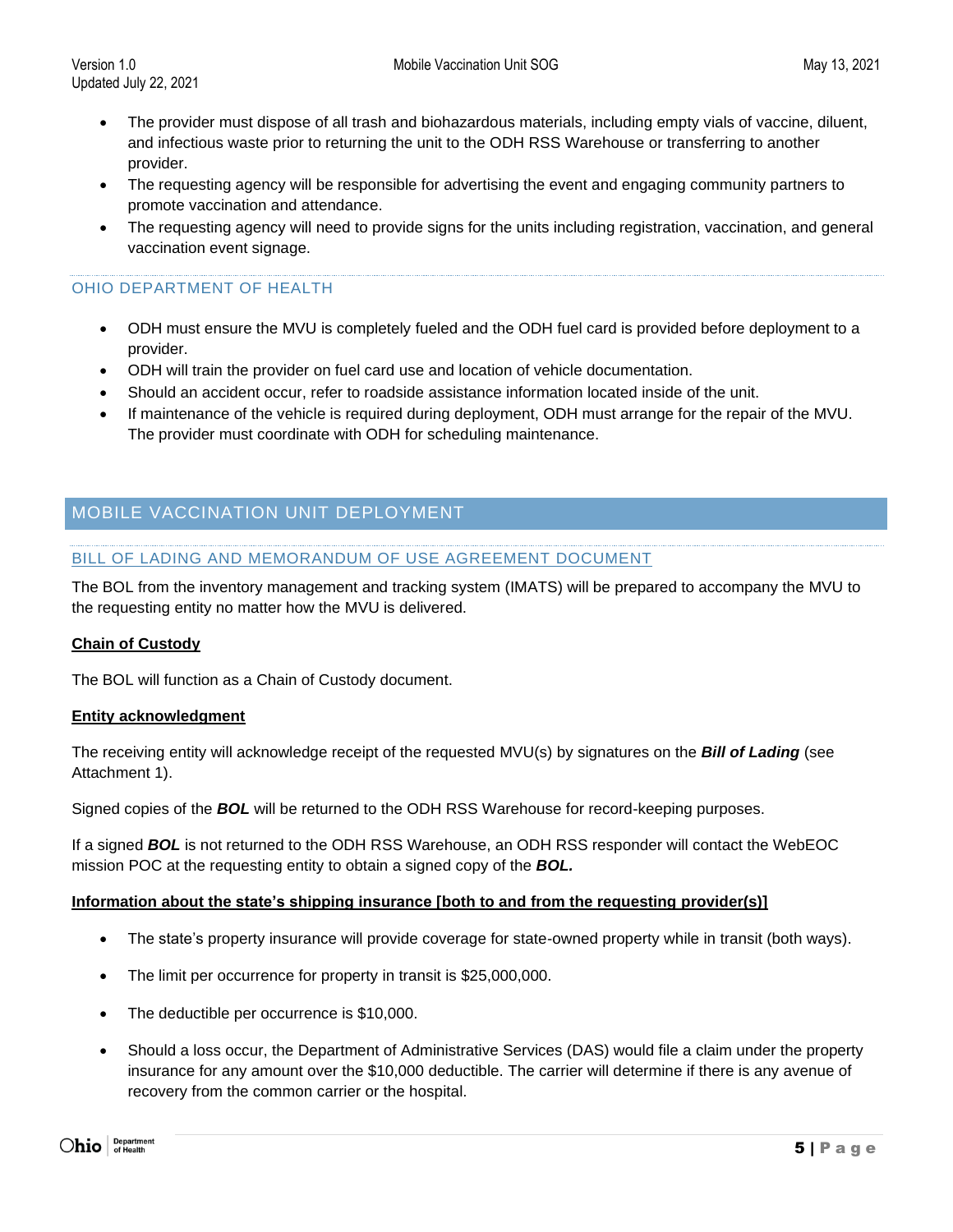Updated July 22, 2021

- 
- Should a loss occur, damaged property should not be disposed of without consent from the carrier to do so. Please enter the loss in the risk management portal ASAP.

#### **Insurance Coverage**

The DAS Office of Risk Management is responsible for the administration of the state self-insured vehicle liability program. This program provides coverage when a state vehicle is operated by an authorized operator of the Receiving Organization and providing the "loss" occurred during the course of state business. There is no coverage under this program for personal effects, either owned by the Authorized Operator or the state, while contained or transported in any vehicle covered under this program. The following circumstances, including but not limited to, when operating a state vehicle or equipment will result in immediate termination of coverage for a period of three (3) years from the date of incident. An accident does not have to occur to result in termination of coverage.

- a. Driving without a valid driver's license
- b. Failure to stop after accident
- c. Failure to take a field sobriety or blood alcohol test
- d. Fleeing from police
- e. Operating while under license suspension or revocation
- f. Operating while under the influence of alcohol or drugs
- g. Operating without the consent of the owner
- h. Reckless operation
- i. Street or drag racing
- j. Using state vehicle in committing a felony
- k. Vehicular homicide

### **Authorized Vehicle Use**

- 1. Only authorized operators of the Receiving Organization shall operate state-owned or leased vehicles.
- 2. State vehicles are highly visible to the public and their use is scrutinized. Poor driving manners and inappropriate use reflect on all state employees. All authorized operators shall exercise the highest degree of prudence and courtesy while driving state vehicles and must operate state vehicles in a manner that reflects concern for safety and courtesy toward the public.
- 3. The following are allowable activities when using a state-owned or leased vehicle:
	- a. Travel between the place where the state vehicle is dispatched and the place where the official state business is performed.
	- b. When on official travel status between the place of state business and a place of temporary lodging.
	- c. When on official travel status and not within reasonable walking distance, between either of the above places to obtain meals, places to obtain medical assistance (including drug store), and similar places required to sustain the health, welfare or continued efficient performance of the driver, exclusive of places of entertainment.
	- d. Transport of other employees, consultants, contractors, or commercial firm representatives and guests of the state when they are on official state business.
	- e. Transport of any persons or items in a true emergency (i.e., one that involves a life threatening or similar extreme situation).
	- f. Travel between the place of dispatch or place where state business is performed to the operator's personal residence when specifically authorized by ODH.
	- g. Obtaining services to maintain the vehicle (e.g., oil changes, car washes, engine maintenance).

#### **Unauthorized Vehicle Use**

The following are NOT permitted when using a state-owned or leased vehicle: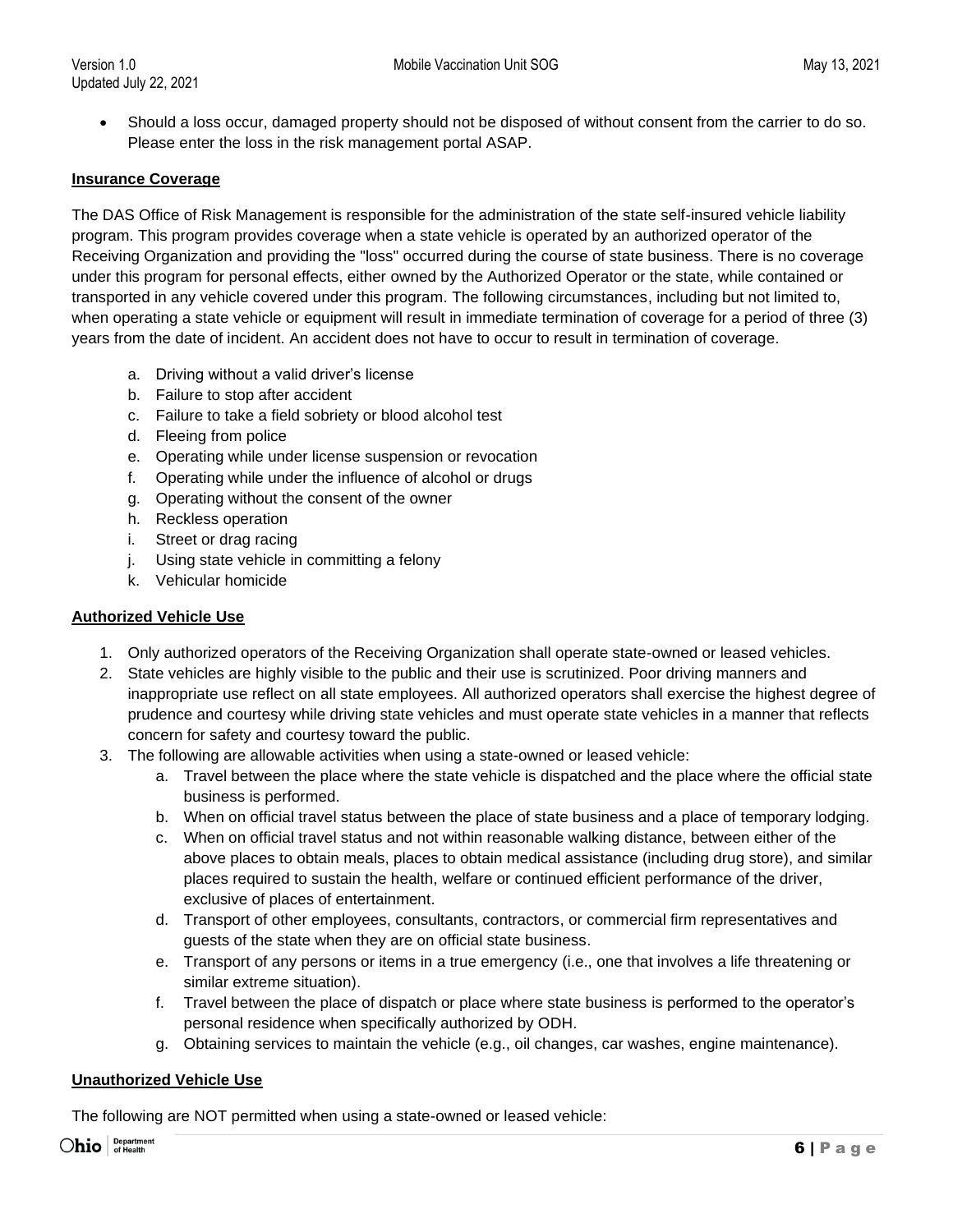- 1. Personal use.
- 2. Violating applicable state and local motor vehicle laws.
- 3. Travel or tasks which are beyond the vehicle's rated capability or capacity.
- 4. Transportation of family, friends, associates, or other persons who are not authorized or serving the interests of the state.
- 5. Transportation of animals.
- 6. Transportation of cargo that has no relation to the performance of official state business.
- 7. Transportation of acids, alcohol, explosives, weapons, ammunition, or highly flammable material, except in the course of ODH business and in compliance with all applicable local, state, and federal laws.
- 8. Transportation of any item or equipment projecting from the side, front, or rear of the vehicle in a way which constitutes an obstruction to safe driving or a hazard to pedestrians or other vehicles.
- 9. Transportation of employees from the normal place of business to restaurants or other places while not on official state business.
- 10. Attending sporting events, including hunting and fishing, which are not in the furtherance of state business.
- 11. Extending the length of time the vehicle is in the possession of the Receiving Organization beyond that which is authorized to complete the official purpose of the trip.
- 12. Operating a state vehicle while under the influence of alcohol, drugs, or other impairment.
- 13. Operating a state vehicle without a valid operator's license or while said license is under suspension or revocation.
- 14. Operating a state vehicle when insurance coverage has been suspended or terminated by the DAS Office of Risk Management.
- 15. Smoking while in a state vehicle.
- 16. Use of personal fuel reward accounts are not permitted and accumulated benefits from these reward points is considered an Ethics policy violation.
- 17. Use of any handheld mobile communication device (e.g., cell phones, tablets) while the vehicle is in motion (a mobile device can be used inside the state vehicle if parked).

## **Security**

Providers should coordinate with local law enforcement for security and safety concerns associated with transport and administration of the vaccine, if necessary.

Providers should ensure the vehicle is locked and staged in secure location when not in use.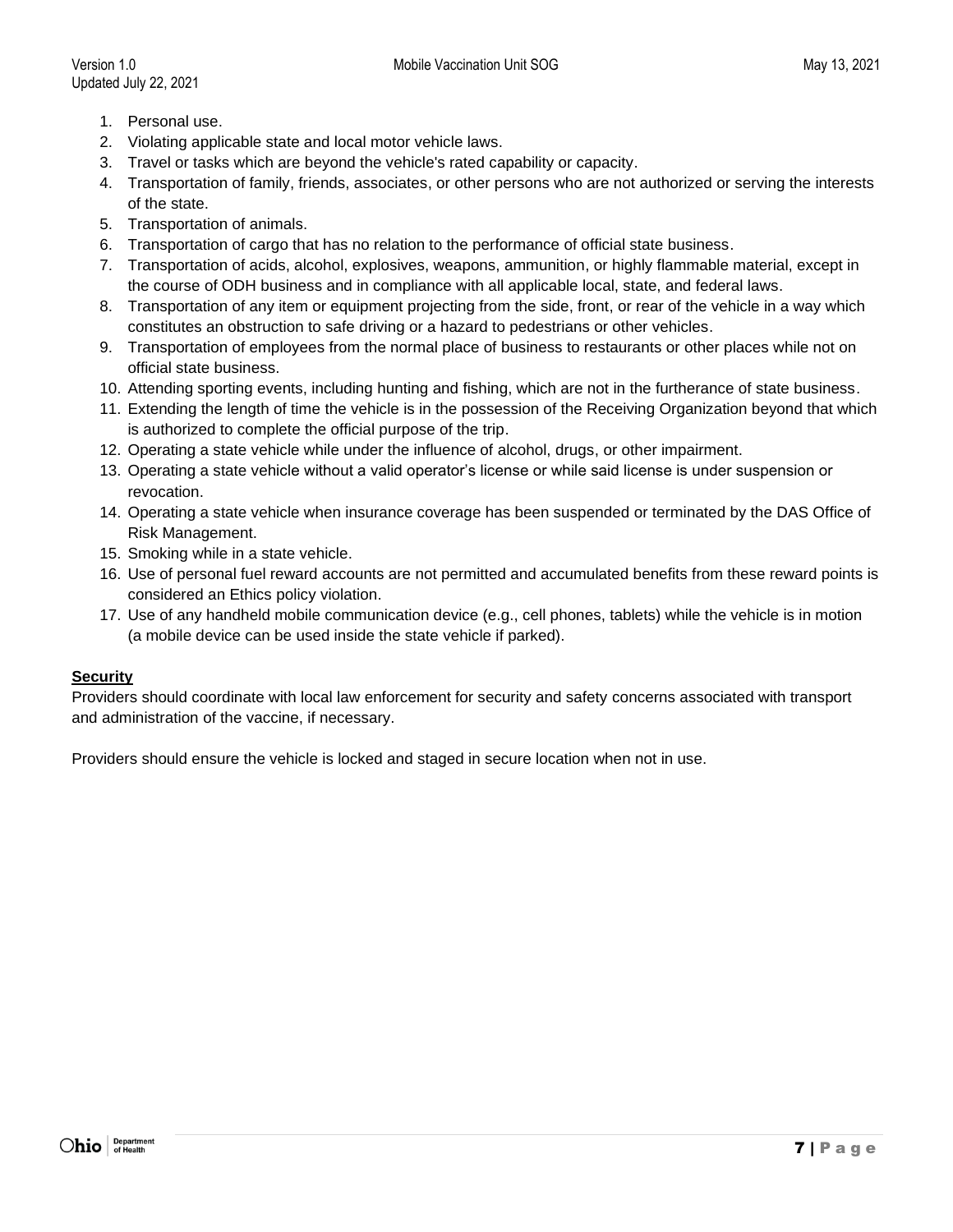# <span id="page-7-0"></span>MOBILE VACCINATION UNIT RESUPPLY

#### REQUESTING SUPPLIES

- If additional supplies or resupply is required for [the](mailto:minorityhealth@odh.ohio.gov) MVU, a resource request must be submitted through the assigned regional coordinator (see Attachment 3 for a list of supplies).
- Supplies will be shipped during normal business hours (M-F) or next-day delivery directly to the requesting provider via UPS; shipments will not occur on holidays or weekends.

# <span id="page-7-1"></span>MOBILE VACCINATION UNIT RECOVERY

#### RETURN TO THE ODH RSS

- Prior to returning the unit, the provider must remove all vaccine from the unit and store according to manufacturer recommendations. No vaccine may be stored in the MVU overnight or when not in use.
- All empty vials of vaccine, diluent, and infectious waste is to be disposed of properly before the MVU is returned to ODH.
- The interior of the unit must be properly cleaned and sanitized before returned to ODH following the aseptic process for sanitizing surfaces.
- The provider must provide a completed inventory list of remaining supplies within the MVU to the ODH RSS Warehouse upon return of the vehicle. The inventory list is provided within the MVU prior to transport to the provider.
- The provider must send the final administration report and completed evaluation to their regional contact.
- The requesting provider will return the unit(s) to the ODH RSS Warehouse. Return must be coordinated with the ODH RSS Warehouse during regular business hours Monday through Thursday. Coordination with the warehouse will occur through the regional contact.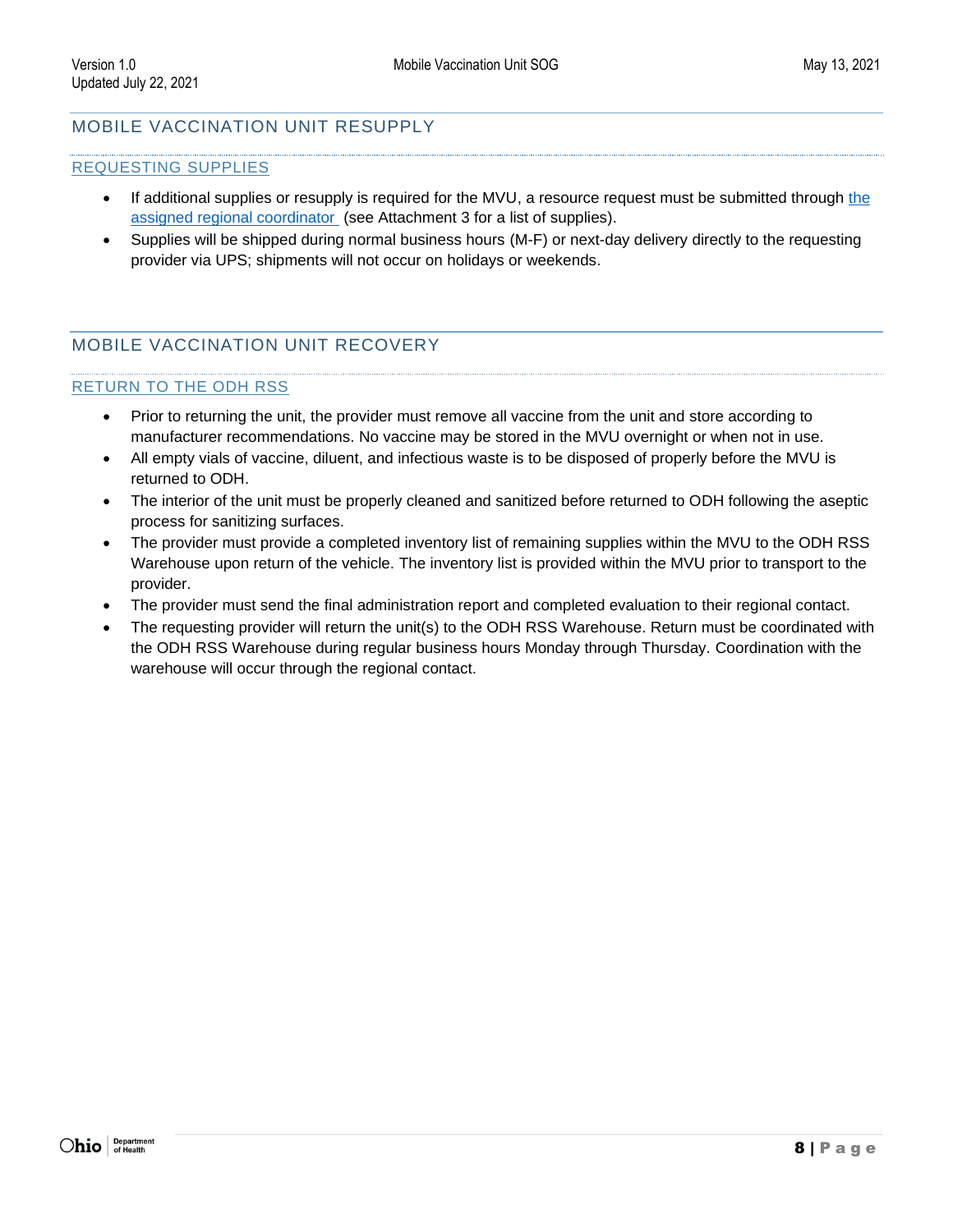# <span id="page-8-1"></span><span id="page-8-0"></span>ATTACHMENTS

| <b>ATTACHMENT 1 - BILL OF LADING</b> |  |  |  |  |
|--------------------------------------|--|--|--|--|
|--------------------------------------|--|--|--|--|

|                                                                                                                | Bill of Lading Reference #:                                                                                                                                                                     |  |                    |                                           |     |            |             | Send original to:                                                                                                                                                                                                                                                                                                                                                                                                                                                                                                                                                                                                                                                                                                                                                                                                                                                                                                                                                                                                                                                                                                                                                                                                        |                            |  |
|----------------------------------------------------------------------------------------------------------------|-------------------------------------------------------------------------------------------------------------------------------------------------------------------------------------------------|--|--------------------|-------------------------------------------|-----|------------|-------------|--------------------------------------------------------------------------------------------------------------------------------------------------------------------------------------------------------------------------------------------------------------------------------------------------------------------------------------------------------------------------------------------------------------------------------------------------------------------------------------------------------------------------------------------------------------------------------------------------------------------------------------------------------------------------------------------------------------------------------------------------------------------------------------------------------------------------------------------------------------------------------------------------------------------------------------------------------------------------------------------------------------------------------------------------------------------------------------------------------------------------------------------------------------------------------------------------------------------------|----------------------------|--|
| The Originating Site will initiate this form for each shipment.                                                |                                                                                                                                                                                                 |  |                    |                                           |     |            |             |                                                                                                                                                                                                                                                                                                                                                                                                                                                                                                                                                                                                                                                                                                                                                                                                                                                                                                                                                                                                                                                                                                                                                                                                                          |                            |  |
| The final receiving organization will forward the original BOL with all signatures<br>to the Originating Site. |                                                                                                                                                                                                 |  |                    |                                           |     |            |             |                                                                                                                                                                                                                                                                                                                                                                                                                                                                                                                                                                                                                                                                                                                                                                                                                                                                                                                                                                                                                                                                                                                                                                                                                          |                            |  |
| <b>Ship To:</b><br><b>Address:</b>                                                                             |                                                                                                                                                                                                 |  |                    |                                           |     |            |             |                                                                                                                                                                                                                                                                                                                                                                                                                                                                                                                                                                                                                                                                                                                                                                                                                                                                                                                                                                                                                                                                                                                                                                                                                          |                            |  |
|                                                                                                                | <b>Incident Name:</b>                                                                                                                                                                           |  |                    | <b>Date of Shipment:</b>                  |     |            |             |                                                                                                                                                                                                                                                                                                                                                                                                                                                                                                                                                                                                                                                                                                                                                                                                                                                                                                                                                                                                                                                                                                                                                                                                                          |                            |  |
|                                                                                                                |                                                                                                                                                                                                 |  |                    |                                           |     |            |             |                                                                                                                                                                                                                                                                                                                                                                                                                                                                                                                                                                                                                                                                                                                                                                                                                                                                                                                                                                                                                                                                                                                                                                                                                          |                            |  |
|                                                                                                                | <b>Approved Purpose for Resource Utilization:</b>                                                                                                                                               |  |                    |                                           |     |            |             |                                                                                                                                                                                                                                                                                                                                                                                                                                                                                                                                                                                                                                                                                                                                                                                                                                                                                                                                                                                                                                                                                                                                                                                                                          |                            |  |
| 1                                                                                                              | Item#                                                                                                                                                                                           |  | <b>Description</b> |                                           | QTY | <b>UOM</b> | Qty per UOM | Lot/Serial                                                                                                                                                                                                                                                                                                                                                                                                                                                                                                                                                                                                                                                                                                                                                                                                                                                                                                                                                                                                                                                                                                                                                                                                               | <b>Exp Date</b>            |  |
|                                                                                                                |                                                                                                                                                                                                 |  |                    |                                           |     |            |             |                                                                                                                                                                                                                                                                                                                                                                                                                                                                                                                                                                                                                                                                                                                                                                                                                                                                                                                                                                                                                                                                                                                                                                                                                          |                            |  |
| $\overline{2}$                                                                                                 |                                                                                                                                                                                                 |  |                    |                                           |     |            |             |                                                                                                                                                                                                                                                                                                                                                                                                                                                                                                                                                                                                                                                                                                                                                                                                                                                                                                                                                                                                                                                                                                                                                                                                                          |                            |  |
| 3                                                                                                              |                                                                                                                                                                                                 |  |                    |                                           |     |            |             |                                                                                                                                                                                                                                                                                                                                                                                                                                                                                                                                                                                                                                                                                                                                                                                                                                                                                                                                                                                                                                                                                                                                                                                                                          |                            |  |
| 4                                                                                                              |                                                                                                                                                                                                 |  |                    |                                           |     |            |             |                                                                                                                                                                                                                                                                                                                                                                                                                                                                                                                                                                                                                                                                                                                                                                                                                                                                                                                                                                                                                                                                                                                                                                                                                          |                            |  |
| 5                                                                                                              |                                                                                                                                                                                                 |  |                    |                                           |     |            |             |                                                                                                                                                                                                                                                                                                                                                                                                                                                                                                                                                                                                                                                                                                                                                                                                                                                                                                                                                                                                                                                                                                                                                                                                                          |                            |  |
| 6                                                                                                              |                                                                                                                                                                                                 |  |                    |                                           |     |            |             |                                                                                                                                                                                                                                                                                                                                                                                                                                                                                                                                                                                                                                                                                                                                                                                                                                                                                                                                                                                                                                                                                                                                                                                                                          |                            |  |
| 7                                                                                                              |                                                                                                                                                                                                 |  |                    |                                           |     |            |             |                                                                                                                                                                                                                                                                                                                                                                                                                                                                                                                                                                                                                                                                                                                                                                                                                                                                                                                                                                                                                                                                                                                                                                                                                          |                            |  |
| 8                                                                                                              |                                                                                                                                                                                                 |  |                    |                                           |     |            |             |                                                                                                                                                                                                                                                                                                                                                                                                                                                                                                                                                                                                                                                                                                                                                                                                                                                                                                                                                                                                                                                                                                                                                                                                                          |                            |  |
| 9                                                                                                              |                                                                                                                                                                                                 |  |                    |                                           |     |            |             |                                                                                                                                                                                                                                                                                                                                                                                                                                                                                                                                                                                                                                                                                                                                                                                                                                                                                                                                                                                                                                                                                                                                                                                                                          |                            |  |
| 10                                                                                                             |                                                                                                                                                                                                 |  |                    |                                           |     |            |             |                                                                                                                                                                                                                                                                                                                                                                                                                                                                                                                                                                                                                                                                                                                                                                                                                                                                                                                                                                                                                                                                                                                                                                                                                          |                            |  |
|                                                                                                                | If not returned upon demand, Signor obligates its Receiving Organization to reimburse the State of Ohio the replacement cost of said order.<br><b>Transferred Material From</b><br>(Print Name) |  |                    | Organization/Location                     |     |            | Signature   | acknowledges receipt of the above-listed order; acknowledges that the order is undamaged and fit for purpose; agrees to abide by terms and conditions of<br>applicable Standard Operating Guidelines or agreements with the State of Ohio as well as applicable federal and state laws. Signor acknowledges receipt of items<br>and quantities listed on the individual packing list attached to the shipment; if a discrepancy is found the Receiving Organization must notify the Ohio Department of<br>Health immediately. In the event any portion of the order is utilized prior to approval of the relevant request, the Receiving Organization may be financially liable for<br>any portion of the order used without authorization, including any resulting damages or loss. Signor acknowledges all utilization must occur in accordance with the<br>approved purpose stated above; the Receiving Organization is obligated to reimburse the State of Ohio for any damage, loss, and utilization not properly<br>documented or outside the approved purpose. Signor will return to the State of Ohio any and all unused and unspoiled material upon demand by the State of Ohio.<br><b>Date</b><br>(MM/DD/YYYY) | <b>Time</b><br>$(24-Hour)$ |  |
| <b>Carrier Representative</b><br><b>Carrier Name</b><br>(Print Name)                                           |                                                                                                                                                                                                 |  |                    |                                           |     |            | Signature   | <b>Date</b><br>(MM/DD/YYYY)                                                                                                                                                                                                                                                                                                                                                                                                                                                                                                                                                                                                                                                                                                                                                                                                                                                                                                                                                                                                                                                                                                                                                                                              | <b>Time</b><br>$(24-Hour)$ |  |
|                                                                                                                |                                                                                                                                                                                                 |  |                    |                                           |     |            |             |                                                                                                                                                                                                                                                                                                                                                                                                                                                                                                                                                                                                                                                                                                                                                                                                                                                                                                                                                                                                                                                                                                                                                                                                                          |                            |  |
|                                                                                                                | <b>Material Received By</b><br>(Print Name)                                                                                                                                                     |  |                    | <b>Receiving</b><br>Organization/Location |     |            | Signature   | <b>Date</b><br>(MM/DD/YYYY)                                                                                                                                                                                                                                                                                                                                                                                                                                                                                                                                                                                                                                                                                                                                                                                                                                                                                                                                                                                                                                                                                                                                                                                              | <b>Time</b><br>$(24-Hour)$ |  |
|                                                                                                                |                                                                                                                                                                                                 |  |                    |                                           |     |            |             |                                                                                                                                                                                                                                                                                                                                                                                                                                                                                                                                                                                                                                                                                                                                                                                                                                                                                                                                                                                                                                                                                                                                                                                                                          |                            |  |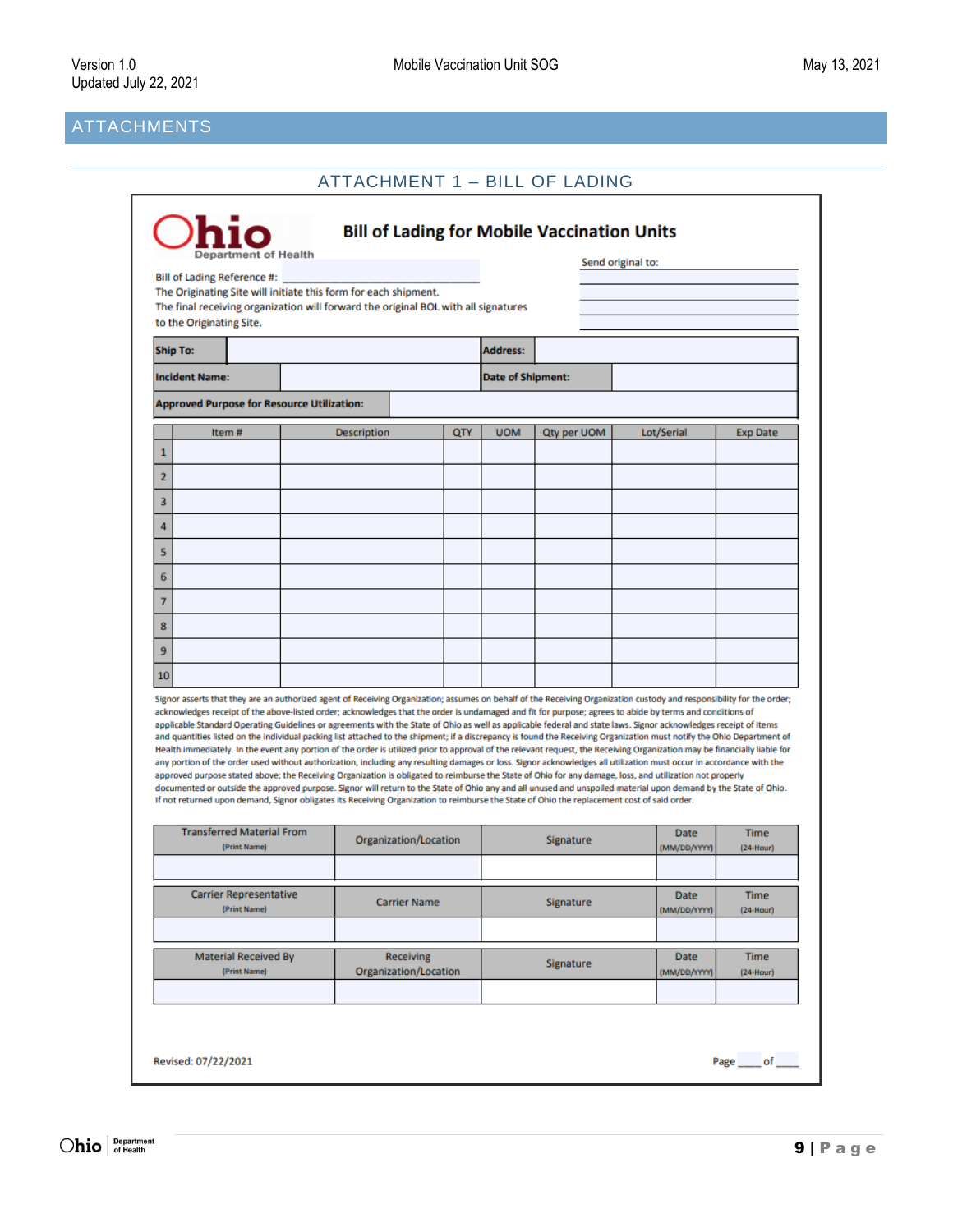## ATTACHMENT 2 – TEMPERATURE LOG FOR REFRIGERATOR



#### **Monitor temperatures closely!**

- 1. Write your initials below in "Staff Initials," and note the time in "Exact Time."
- 2. Document min/max once each workday, preferably in the morning and document current temps twice, at beginning and end of each workday.
- 3. Put an "X" in the row that corresponds to the freezer's temperature.
- 4. If any out-of-range temp, see instructions to the right.
- 5. After each month has ended, save each month's log for 3 years.

| Month/Year<br>PIN or other ID# | Page 1 of 3 |
|--------------------------------|-------------|
|--------------------------------|-------------|

Facility Name\_

#### Take action if temp is out of range - too warm (above 8°C) or too cold (below 2°C).

- 1. Label exposed vaccine "do not use," and store it under proper conditions as quickly as possible. Do not discard vaccines unless directed to by your state/local health department and/or the manufacturer(s).
- 2. Record the out-of-range temps and the room temp in the "Action" area on the bottom of the log.
- 3. Notify your vaccine coordinator, or call the immunization program at your state or local health department for guidance.
- 4. Document the action taken on the "Vaccine Storage Troubleshooting Record" on page 3.

<span id="page-9-0"></span>

|                   | Day of Month                                                                                                                                                 |      |           |           | 2         | 3     | 4  |           | 5  |           |        | 6         | 7  |           | 8     |    | 9         |           | 10        | 11   |           | 12        |           | 13        |           | 14   |           |    | 15        |
|-------------------|--------------------------------------------------------------------------------------------------------------------------------------------------------------|------|-----------|-----------|-----------|-------|----|-----------|----|-----------|--------|-----------|----|-----------|-------|----|-----------|-----------|-----------|------|-----------|-----------|-----------|-----------|-----------|------|-----------|----|-----------|
|                   | <b>Staff Initials</b>                                                                                                                                        |      |           |           |           |       |    |           |    |           |        |           |    |           |       |    |           |           |           |      |           |           |           |           |           |      |           |    |           |
|                   | <b>Exact Time</b>                                                                                                                                            | AM : | <b>PM</b> | <b>AM</b> | <b>PM</b> | AM PM | AM | <b>PM</b> | AM | <b>PM</b> | $AM$ : | <b>PM</b> | AM | <b>PM</b> | AM PM | AM | <b>PM</b> | <b>AM</b> | <b>PM</b> | AM : | <b>PM</b> | <b>AM</b> | <b>PM</b> | <b>AM</b> | <b>PM</b> | AM : | <b>PM</b> | AM | <b>PM</b> |
|                   | Min/Max Temp in Unit<br>(since previous reading)                                                                                                             |      |           |           |           |       |    |           |    |           |        |           |    |           |       |    |           |           |           |      |           |           |           |           |           |      |           |    |           |
|                   | Danger! Temperatures above 8ºC are too warm! Write any out-of-range temps and room temp on the lines below and call 1-844-963-4829 immediately!              |      |           |           |           |       |    |           |    |           |        |           |    |           |       |    |           |           |           |      |           |           |           |           |           |      |           |    |           |
| <b>SS</b>         | 8°C                                                                                                                                                          |      |           |           |           |       |    |           |    |           |        |           |    |           |       |    |           |           |           |      |           |           |           |           |           |      |           |    |           |
| <b>PERATURE</b>   | 7°C                                                                                                                                                          |      |           |           |           |       |    |           |    |           |        |           |    |           |       |    |           |           |           |      |           |           |           |           |           |      |           |    |           |
| 惡                 | $6^{\circ}$ C                                                                                                                                                |      |           |           |           |       |    |           |    |           |        |           |    |           |       |    |           |           |           |      |           |           |           |           |           |      |           |    |           |
|                   | Aim for 5°<br>5°C                                                                                                                                            |      |           |           |           |       |    |           |    |           |        |           |    |           |       |    |           |           |           |      |           |           |           |           |           |      |           |    |           |
|                   | $4^{\circ}$ C                                                                                                                                                |      |           |           |           |       |    |           |    |           |        |           |    |           |       |    |           |           |           |      |           |           |           |           |           |      |           |    |           |
| <b>ACCEPTABLE</b> | $3^{\circ}$ C                                                                                                                                                |      |           |           |           |       |    |           |    |           |        |           |    |           |       |    |           |           |           |      |           |           |           |           |           |      |           |    |           |
|                   | $2^{\circ}C$                                                                                                                                                 |      |           |           |           |       |    |           |    |           |        |           |    |           |       |    |           |           |           |      |           |           |           |           |           |      |           |    |           |
|                   | Danger! Temperatures below 2 <sup>o</sup> C are too cold! Write any out-of-range temps and room temp on the lines below and call 1-844-963-4829 immediately! |      |           |           |           |       |    |           |    |           |        |           |    |           |       |    |           |           |           |      |           |           |           |           |           |      |           |    |           |
| z<br>$\circ$      | Write any out-of-range<br>temps (above 8°C or<br>below 2°C) here:                                                                                            |      |           |           |           |       |    |           |    |           |        |           |    |           |       |    |           |           |           |      |           |           |           |           |           |      |           |    |           |
| ⋖                 | Room Temperature                                                                                                                                             |      |           |           |           |       |    |           |    |           |        |           |    |           |       |    |           |           |           |      |           |           |           |           |           |      |           |    |           |

If you have a vaccine storage issue, also complete "Vaccine Storage Troubleshooting Record" found on page 3.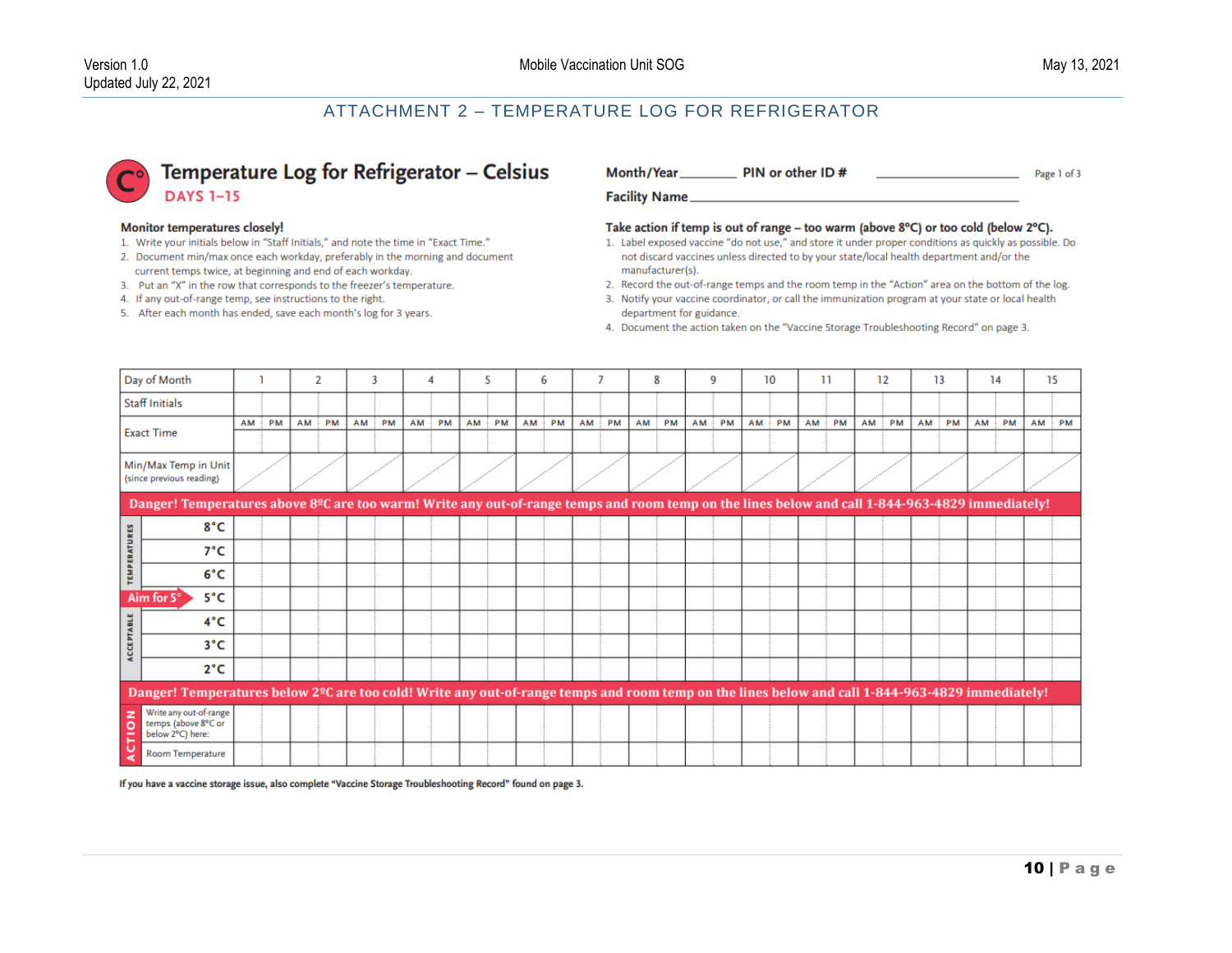

#### **Monitor temperatures closely!**

- 1. Write your initials below in "Staff Initials," and note the time in "Exact Time."
- 2. Document min/max once each workday, preferably in the morning and document current temps twice, at beginning and end of each workday.
- 3. Put an "X" in the row that corresponds to the freezer's temperature.
- 4. If any out-of-range temp, see instructions to the right.
- 5. After each month has ended, save each month's log for 3 years.

| PIN or other ID#<br>Month/Year | Page 2 of 3 |
|--------------------------------|-------------|
|--------------------------------|-------------|

**Facility Name** 

#### Take action if temp is out of range - too warm (above 8°C) or too cold (below 2°C).

- 1. Label exposed vaccine "do not use," and store it under proper conditions as quickly as possible. Do not discard vaccines unless directed to by your state/local health department and/or the manufacturer(s).
- 2. Record the out-of-range temps and the room temp in the "Action" area on the bottom of the log.
- 3. Notify your vaccine coordinator, or call the immunization program at your state or local health department for guidance.
- 4. Document the action taken on the "Vaccine Storage Troubleshooting Record" on page 3.

|              | Day of Month                                                                                                                                    |    | 16        |    | 17        |    | 18        |    | 19        |           | 20        |    | 21        |    | 22        | 23    | 24    | 25    |    | 26        |           | 27        |           | 28        |           | 29 |           | 30        | 31    |
|--------------|-------------------------------------------------------------------------------------------------------------------------------------------------|----|-----------|----|-----------|----|-----------|----|-----------|-----------|-----------|----|-----------|----|-----------|-------|-------|-------|----|-----------|-----------|-----------|-----------|-----------|-----------|----|-----------|-----------|-------|
|              | <b>Staff Initials</b>                                                                                                                           |    |           |    |           |    |           |    |           |           |           |    |           |    |           |       |       |       |    |           |           |           |           |           |           |    |           |           |       |
|              | <b>Exact Time</b>                                                                                                                               | AM | <b>PM</b> | AM | <b>PM</b> | AM | <b>PM</b> | AM | <b>PM</b> | <b>AM</b> | <b>PM</b> | AM | <b>PM</b> | AM | <b>PM</b> | AM PM | AM PM | AM PM | AM | <b>PM</b> | <b>AM</b> | <b>PM</b> | <b>AM</b> | <b>PM</b> | <b>AM</b> | PM | <b>AM</b> | <b>PM</b> | AM PM |
|              | Min/Max Temp in Unit<br>(since previous reading)                                                                                                |    |           |    |           |    |           |    |           |           |           |    |           |    |           |       |       |       |    |           |           |           |           |           |           |    |           |           |       |
|              | Danger! Temperatures above 8ºC are too warm! Write any out-of-range temps and room temp on the lines below and call 1-844-963-4829 immediately! |    |           |    |           |    |           |    |           |           |           |    |           |    |           |       |       |       |    |           |           |           |           |           |           |    |           |           |       |
|              | 8°C                                                                                                                                             |    |           |    |           |    |           |    |           |           |           |    |           |    |           |       |       |       |    |           |           |           |           |           |           |    |           |           |       |
| PERATURES    | 7°C                                                                                                                                             |    |           |    |           |    |           |    |           |           |           |    |           |    |           |       |       |       |    |           |           |           |           |           |           |    |           |           |       |
| z<br>ш       | $6^{\circ}$ C                                                                                                                                   |    |           |    |           |    |           |    |           |           |           |    |           |    |           |       |       |       |    |           |           |           |           |           |           |    |           |           |       |
|              | Aim for 5°<br>5°C                                                                                                                               |    |           |    |           |    |           |    |           |           |           |    |           |    |           |       |       |       |    |           |           |           |           |           |           |    |           |           |       |
| <b>ABLE</b>  | $4^{\circ}$ C                                                                                                                                   |    |           |    |           |    |           |    |           |           |           |    |           |    |           |       |       |       |    |           |           |           |           |           |           |    |           |           |       |
| <b>CCEPT</b> | $3^{\circ}$ C                                                                                                                                   |    |           |    |           |    |           |    |           |           |           |    |           |    |           |       |       |       |    |           |           |           |           |           |           |    |           |           |       |
|              | $2^{\circ}$ C                                                                                                                                   |    |           |    |           |    |           |    |           |           |           |    |           |    |           |       |       |       |    |           |           |           |           |           |           |    |           |           |       |
|              | Danger! Temperatures above 8ºC are too warm! Write any out-of-range temps and room temp on the lines below and call 1-844-963-4829 immediately! |    |           |    |           |    |           |    |           |           |           |    |           |    |           |       |       |       |    |           |           |           |           |           |           |    |           |           |       |
| Е            | Write any out-of-range<br>temps (above 8°C or<br>below 2°C) here:                                                                               |    |           |    |           |    |           |    |           |           |           |    |           |    |           |       |       |       |    |           |           |           |           |           |           |    |           |           |       |
|              | Room Temperature                                                                                                                                |    |           |    |           |    |           |    |           |           |           |    |           |    |           |       |       |       |    |           |           |           |           |           |           |    |           |           |       |

If you have a vaccine storage issue, also complete "Vaccine Storage Troubleshooting Record" found on page 3.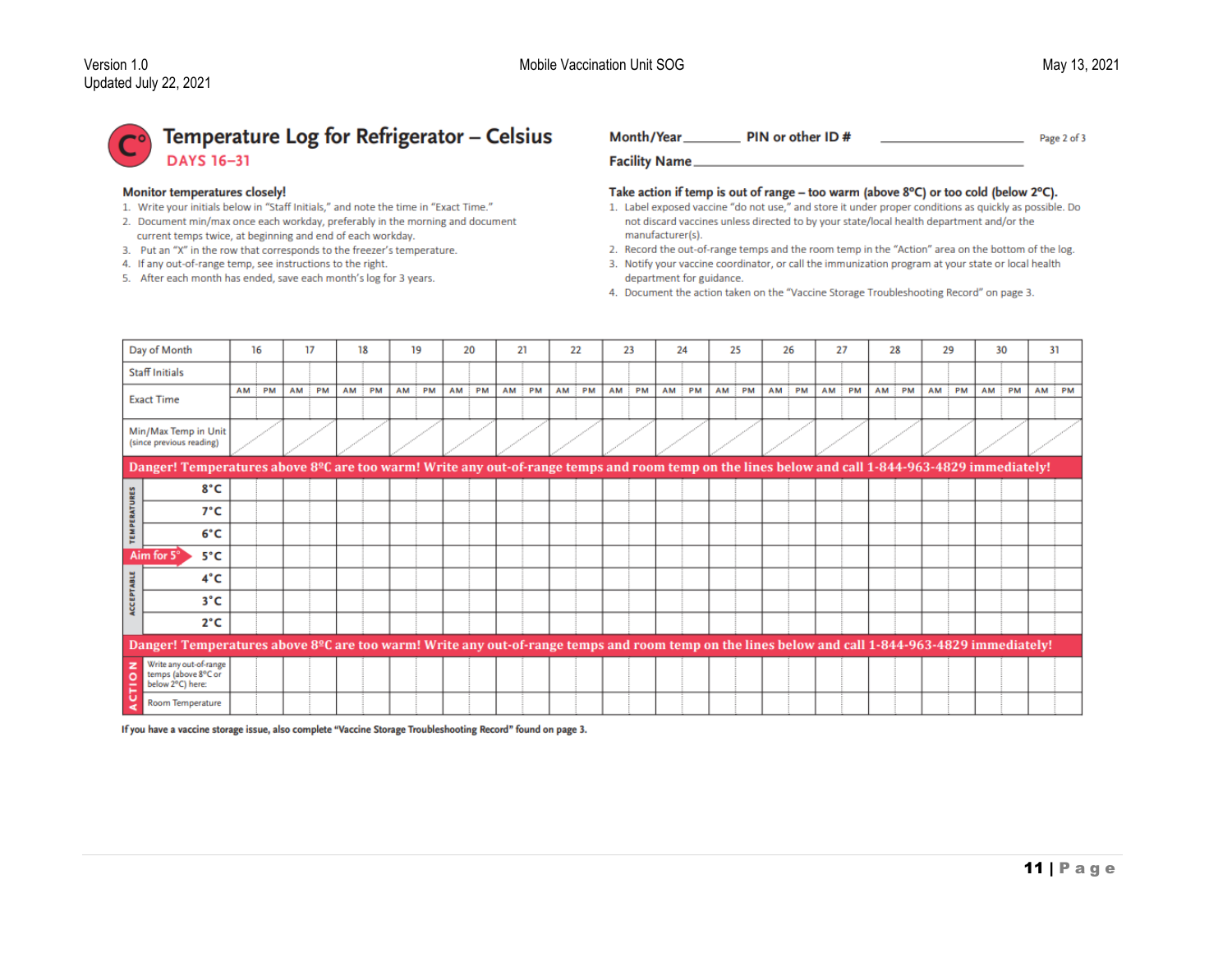# Vaccine Storage Troubleshooting Record (check one) DRefrigerator DFreezer

Page 3 of 3

Use this form to document any unacceptable vaccine storage event, such as exposure of refrigerated vaccines to temperatures that are outside the manufacturers' recommended storage ranges. A fillable troubleshooting record (i.e., editable PDF) can also be found at www.immunize.org/clinic/storage-handling.asp.

| Date & Time of Event<br>If multiple, related events occurred,<br>see Description of Event below.                                                                                                                                                                                                                                                                                                              | <b>Storage Unit Temperature</b><br>at the time the problem was discovered                                                                                                                                                                                                                                                                                                                                                                                                                                                                                                                                                                                                                                                                                                                                                                                                                                                                                                                       |               | <b>Room Temperature</b><br>at the time the problem was discovered                                                                                                                                                           | <b>Person Completing Report</b> |       |  |  |  |  |  |  |
|---------------------------------------------------------------------------------------------------------------------------------------------------------------------------------------------------------------------------------------------------------------------------------------------------------------------------------------------------------------------------------------------------------------|-------------------------------------------------------------------------------------------------------------------------------------------------------------------------------------------------------------------------------------------------------------------------------------------------------------------------------------------------------------------------------------------------------------------------------------------------------------------------------------------------------------------------------------------------------------------------------------------------------------------------------------------------------------------------------------------------------------------------------------------------------------------------------------------------------------------------------------------------------------------------------------------------------------------------------------------------------------------------------------------------|---------------|-----------------------------------------------------------------------------------------------------------------------------------------------------------------------------------------------------------------------------|---------------------------------|-------|--|--|--|--|--|--|
| Date:                                                                                                                                                                                                                                                                                                                                                                                                         | Temp when discovered:                                                                                                                                                                                                                                                                                                                                                                                                                                                                                                                                                                                                                                                                                                                                                                                                                                                                                                                                                                           |               | Temp when discovered:                                                                                                                                                                                                       | Name:                           |       |  |  |  |  |  |  |
| Time:                                                                                                                                                                                                                                                                                                                                                                                                         | Minimum temp:                                                                                                                                                                                                                                                                                                                                                                                                                                                                                                                                                                                                                                                                                                                                                                                                                                                                                                                                                                                   | Maximum temp: | Comment (optional):                                                                                                                                                                                                         | Title:                          | Date: |  |  |  |  |  |  |
|                                                                                                                                                                                                                                                                                                                                                                                                               | Description of Event (If multiple, related events occurred, list each date, time, and length of time out of storage.)<br>• General description (i.e., what happened?)<br>· Estimated length of time between event and last documented reading of storage temperature in acceptable range (2° to 8°C [36° to 46°F] for refrigerator; -50° to -15°C [-58° to 5°F] for freezer)<br>· Inventory of affected vaccines, including (1) lot #s and (2) whether purchased with public (for example, VFC) or private funds (Use separate sheet if needed, but maintain the inventory with this troubleshooting record.)<br>• At the time of the event, what else was in the storage unit? For example, were there water bottles in the refrigerator and/or frozen coolant packs in the freezer?<br>· Prior to this event, have there been any storage problems with this unit and/or with the affected vaccine?<br>- Include any other information you feel might be relevant to understanding the event. |               |                                                                                                                                                                                                                             |                                 |       |  |  |  |  |  |  |
|                                                                                                                                                                                                                                                                                                                                                                                                               |                                                                                                                                                                                                                                                                                                                                                                                                                                                                                                                                                                                                                                                                                                                                                                                                                                                                                                                                                                                                 |               |                                                                                                                                                                                                                             |                                 |       |  |  |  |  |  |  |
| Action Taken (Document thoroughly. This information is critical to determining whether the vaccine might still be viable!)<br>local health department and/or the manufacturer[s].)<br>. Who was contacted regarding the incident? (For example, supervisor, state/local health department, manufacturer-list all.)<br>• IMPORTANT: What did you do to prevent a similar problem from occurring in the future? |                                                                                                                                                                                                                                                                                                                                                                                                                                                                                                                                                                                                                                                                                                                                                                                                                                                                                                                                                                                                 |               | · When were the affected vaccines placed in proper storage conditions? (Note: Do not discard the vaccine. Store exposed vaccine in proper conditions and label it "do not use" until after you can discuss with your state/ |                                 |       |  |  |  |  |  |  |
| <b>Results</b>                                                                                                                                                                                                                                                                                                                                                                                                |                                                                                                                                                                                                                                                                                                                                                                                                                                                                                                                                                                                                                                                                                                                                                                                                                                                                                                                                                                                                 |               | · What happened to the vaccine? Was it able to be used? If not, was it returned to the distributor? (Note: For public-purchase vaccine, follow your state/local health department instructions for vaccine disposition.)    |                                 |       |  |  |  |  |  |  |
|                                                                                                                                                                                                                                                                                                                                                                                                               |                                                                                                                                                                                                                                                                                                                                                                                                                                                                                                                                                                                                                                                                                                                                                                                                                                                                                                                                                                                                 |               |                                                                                                                                                                                                                             |                                 |       |  |  |  |  |  |  |